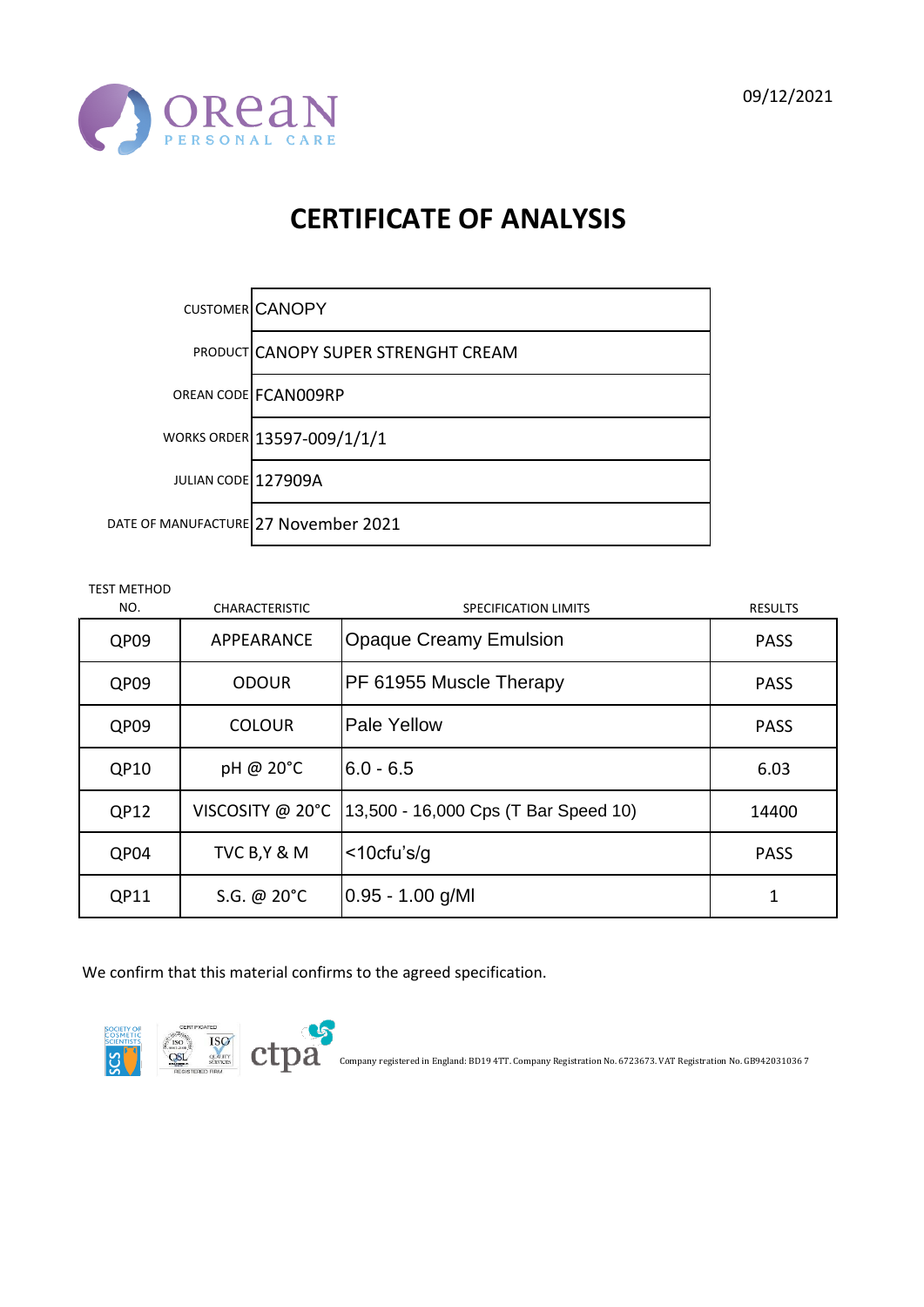

### prepared for: This Works

*53 St. George's Rd. Wimbeldon, London SW19 4AE*

#### Super Strength Cream 150mL

| <b>Batch ID:</b> | 127909A         | Test ID:  | T000178865                              |
|------------------|-----------------|-----------|-----------------------------------------|
| Type:            | Concentrate     |           | <b>Submitted:</b> 12/03/2021 @ 10:17 AM |
| Test:            | Potency         | Started:  | 12/3/2021                               |
| Method:          | TM14 (HPLC-DAD) | Reported: | 12/3/2021                               |

## CANNABINOID PROFILE



| Compound                                     | LOQ (%) | Result (%) | Result (mg/g) |
|----------------------------------------------|---------|------------|---------------|
| Delta 9-Tetrahydrocannabinolic acid (THCA-A) | 0.04    | <b>ND</b>  | ND.           |
| Delta 9-Tetrahydrocannabinol (Delta 9THC)    | 0.05    | <b>ND</b>  | <b>ND</b>     |
| Cannabidiolic acid (CBDA)                    | 0.05    | <b>ND</b>  | <b>ND</b>     |
| Cannabidiol (CBD)                            | 0.05    | 5.26       | 52.6          |
| Delta 8-Tetrahydrocannabinol (Delta 8THC)    | 0.05    | <b>ND</b>  | <b>ND</b>     |
| Cannabinolic Acid (CBNA)                     | 0.03    | <b>ND</b>  | <b>ND</b>     |
| Cannabinol (CBN)                             | 0.01    | <b>ND</b>  | <b>ND</b>     |
| Cannabigerolic acid (CBGA)                   | 0.04    | <b>ND</b>  | <b>ND</b>     |
| Cannabigerol (CBG)                           | 0.01    | 0.11       | 1.1           |
| Tetrahydrocannabivarinic Acid (THCVA)        | 0.04    | <b>ND</b>  | <b>ND</b>     |
| Tetrahydrocannabivarin (THCV)                | 0.01    | <b>ND</b>  | <b>ND</b>     |
| Cannabidivarinic Acid (CBDVA)                | 0.02    | <b>ND</b>  | ND.           |
| Cannabidivarin (CBDV)                        | 0.01    | <b>ND</b>  | <b>ND</b>     |
| Cannabichromenic Acid (CBCA)                 | 0.02    | <b>ND</b>  | ND.           |
| Cannabichromene (CBC)                        | 0.02    | <b>ND</b>  | <b>ND</b>     |
| <b>Total Cannabinoids</b>                    |         | 5.37       | 53.7          |
| Total Potential THC**                        |         | <b>ND</b>  | ND.           |
| Total Potential CBD**                        |         | 5.26       | 52.6          |

Ryan Weems 3-Dec-2021 5:46 PM

% = % (w/w) = Percent (Weight of Analyte / Weight of Product)

\* Total Cannabinoids result reflects the absolute sum of all

cannabinoids detected.

\*\* Total Potential THC/CBD is calculated using the following formulas to take into account the loss of a carboxyl group during

decarboxylation step.

Total THC = THC + (THCa  $*(0.877)$ ) and

Total CBD = CBD + (CBDa \*(0.877))

ND = None Detected (Defined by Dynamic Range of the method)

## FINAL APPROVAL



Jacob Miller 3-Dec-2021 5:44 PM



PREPARED BY / DATE APPROVED BY / DATE



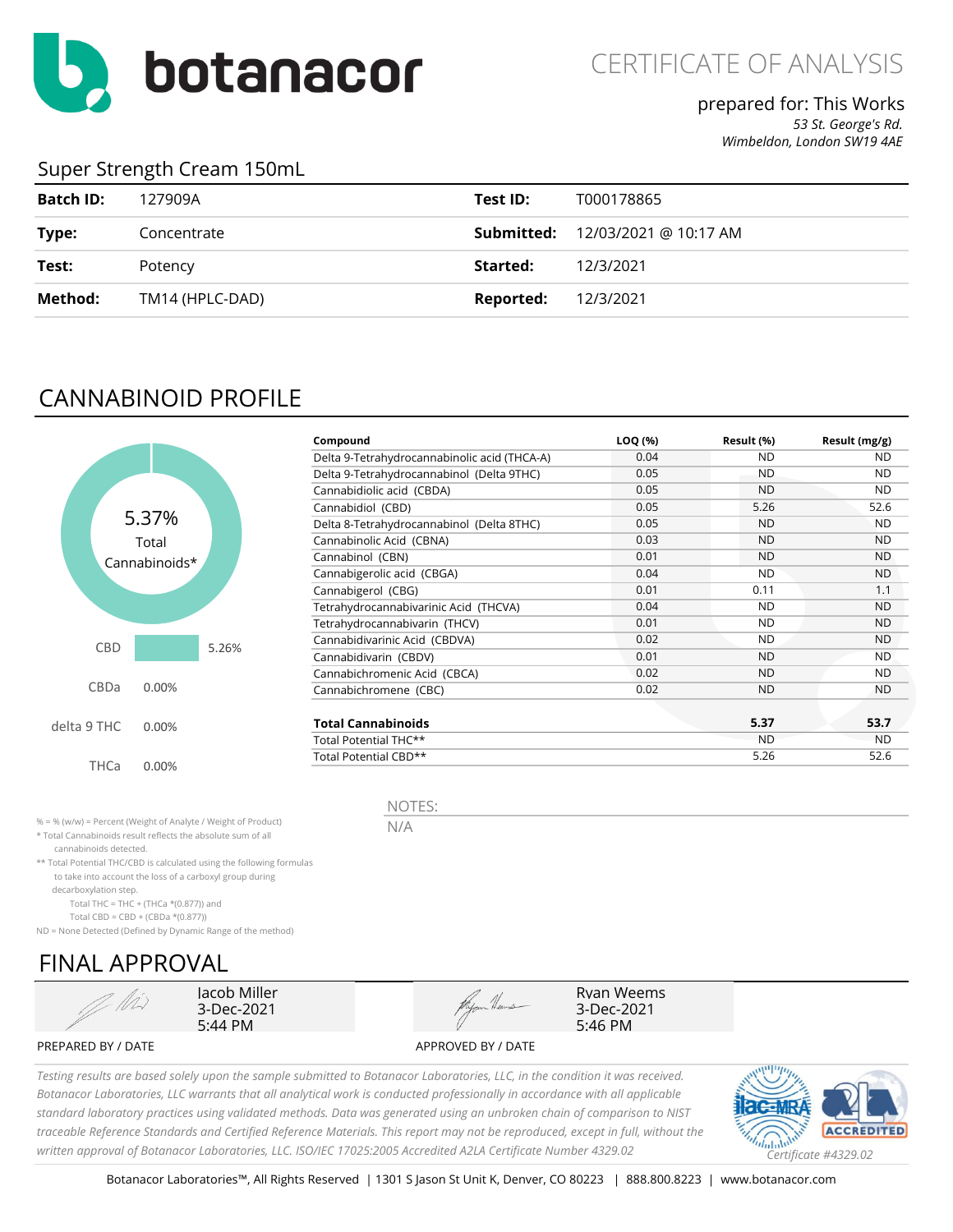

Prepared for:

#### **Super Strength Cream 150mL This Works**

| Batch ID or Lot Number:<br>127909A | Test:<br><b>Mycotoxins</b>                         | Reported:<br>12/6/21               | Location:<br>53 St. George's Rd.<br>Wimbeldon, London SW19 4AE |
|------------------------------------|----------------------------------------------------|------------------------------------|----------------------------------------------------------------|
| Matrix:<br>Concentrate             | Test ID:<br>T000178869                             | Started:<br>12/3/21                | USDA License:<br>N/A                                           |
| Status:<br>N/A                     | Method:<br>TM18 (UHPLC-QQQ LCMS/MS):<br>Mycotoxins | Received:<br>12/03/2021 @ 10:17 AM | Sampler ID:<br>N/A                                             |

#### MYCOTOXIN DETERMINATION



#### **Definitions**

ND = None Detected (Defined by Dynamic Range of the method)

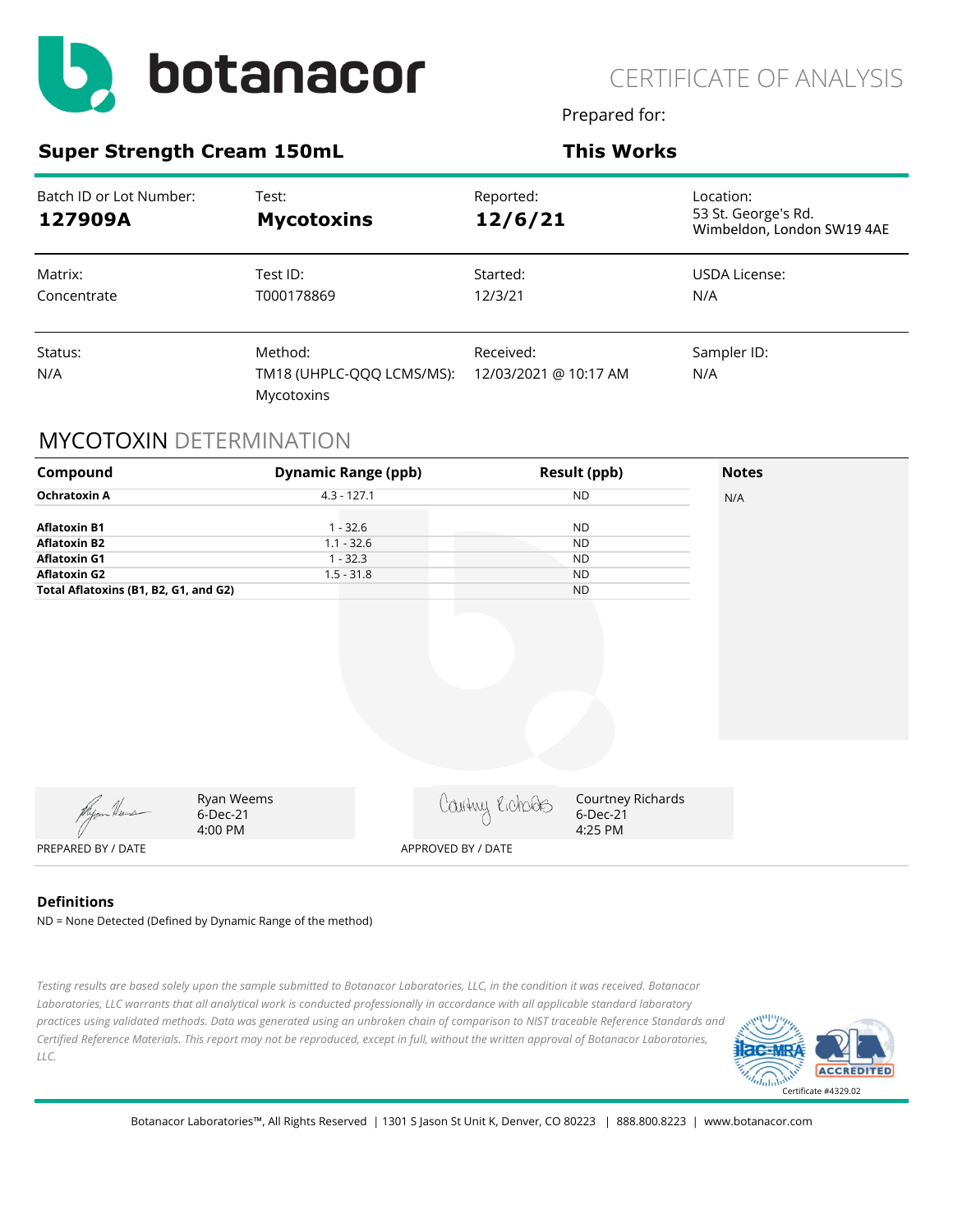

Prepared for:

#### **Super Strength Cream 150mL This Works**

| Batch ID or Lot Number:<br>127909A | Test:<br><b>Metals</b>      | Reported:<br>12/6/21  | Location:<br>53 St. George's Rd.<br>Wimbeldon, London SW19 4AE |
|------------------------------------|-----------------------------|-----------------------|----------------------------------------------------------------|
| Matrix:                            | Test ID:                    | Started:              | USDA License:                                                  |
| Unit                               | T000178867                  | 12/6/21               | N/A                                                            |
| Status:                            | Method:                     | Received:             | Sampler ID:                                                    |
| N/A                                | TM19 (ICP-MS): Heavy Metals | 12/03/2021 @ 10:17 AM | N/A                                                            |

### HEAVY METALS DETERMINATION

| Compound           |                     | <b>Dynamic Range (ppm)</b> | <b>Result (ppm)</b> | <b>Notes</b> |
|--------------------|---------------------|----------------------------|---------------------|--------------|
| Arsenic            |                     | $0.041 - 4.15$             | <b>ND</b>           |              |
| Cadmium            |                     | $0.044 - 4.38$             | <b>ND</b>           |              |
| <b>Mercury</b>     |                     | $0.044 - 4.42$             | <b>ND</b>           |              |
| Lead               |                     | $0.043 - 4.34$             | <b>ND</b>           |              |
|                    |                     |                            |                     |              |
|                    | Ryan Weems          |                            | Daniel Weidensaul   |              |
| Wyom Heuse         | 6-Dec-21<br>5:16 PM | Daniel Westersand          | 6-Dec-21<br>5:36 PM |              |
| PREPARED BY / DATE |                     | APPROVED BY / DATE         |                     |              |

#### **Definitions**

ND = None Detected (Defined by Dynamic Range of the method)

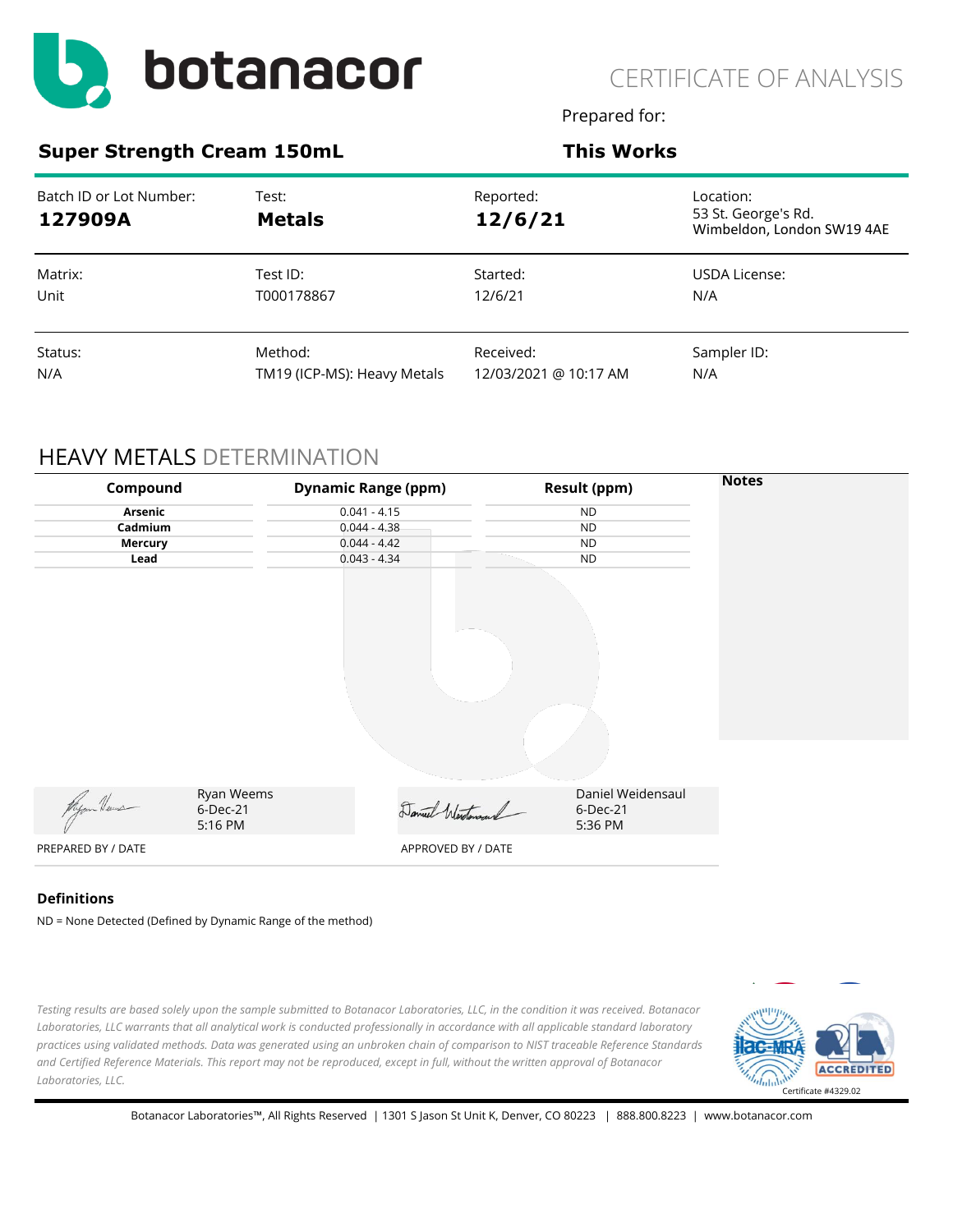

Prepared for:

#### **Super Strength Cream 150mL This Works**

| Batch ID or Lot Number:<br>127909A | Test:<br><b>Pesticides</b> | Reported:<br>12/7/21  | Location:<br>53 St. George's Rd.<br>Wimbeldon, London SW19 4AE |
|------------------------------------|----------------------------|-----------------------|----------------------------------------------------------------|
| Matrix:                            | Test ID:                   | Started:              | USDA License:                                                  |
| Concentrate                        | T000178866                 | 12/5/21               | N/A                                                            |
| Status:                            | Method:                    | Received:             | Sampler ID:                                                    |
| N/A                                | TM17(LC-QQQ LC MS/MS):     | 12/03/2021 @ 10:17 AM | N/A                                                            |

### PESTICIDE DETERMINATION

| Compound            | LOQ (ppb) | Result (ppb) | Compound           | LOQ (ppb) | Result (ppb) | Compound             | LOQ (ppb) | Result (ppb) |
|---------------------|-----------|--------------|--------------------|-----------|--------------|----------------------|-----------|--------------|
| Acephate            | 41        | <b>ND</b>    | Fenoxycarb         | 40        | <b>ND</b>    | Paclobutrazol        | 41        | <b>ND</b>    |
| Acetamiprid         | 41        | <b>ND</b>    | Fipronil           | 45        | <b>ND</b>    | Permethrin           | 258       | <b>ND</b>    |
| Avermectin          | 295       | <b>ND</b>    | <b>Flonicamid</b>  | 45        | <b>ND</b>    | Phosmet              | 43        | <b>ND</b>    |
| Azoxystrobin        | 42        | <b>ND</b>    | <b>Fludioxonil</b> | 279       | <b>ND</b>    | <b>Prophos</b>       | 279       | <b>ND</b>    |
| <b>Bifenazate</b>   | 38        | <b>ND</b>    | Hexythiazox        | 37        | <b>ND</b>    | Propoxur             | 41        | <b>ND</b>    |
| <b>Boscalid</b>     | 46        | <b>ND</b>    | Imazalil           | 263       | <b>ND</b>    | Pyridaben            | 284       | <b>ND</b>    |
| Carbaryl            | 37        | <b>ND</b>    | Imidacloprid       | 44        | <b>ND</b>    | Spinosad A           | 43        | <b>ND</b>    |
| Carbofuran          | 42        | <b>ND</b>    | Kresoxim-methyl    | 150       | <b>ND</b>    | Spinosad D           | 282       | <b>ND</b>    |
| Chlorantraniliprole | 55        | <b>ND</b>    | <b>Malathion</b>   | 285       | <b>ND</b>    | Spiromesifen         | 278       | <b>ND</b>    |
| <b>Chlorpyrifos</b> | 500       | <b>ND</b>    | <b>Metalaxyl</b>   | 40        | <b>ND</b>    | Spirotetramat        | 306       | <b>ND</b>    |
| Clofentezine        | 282       | <b>ND</b>    | Methiocarb         | 38        | <b>ND</b>    | <b>Spiroxamine 1</b> | 36        | <b>ND</b>    |
| <b>Diazinon</b>     | 280       | <b>ND</b>    | Methomyl           | 43        | <b>ND</b>    | Spiroxamine 2        | 35        | <b>ND</b>    |
| <b>Dichlorvos</b>   | 290       | <b>ND</b>    | <b>MGK 2641</b>    | 356       | <b>ND</b>    | Tebuconazole         | 302       | <b>ND</b>    |
| <b>Dimethoate</b>   | 42        | <b>ND</b>    | <b>MGK 264 2</b>   | 277       | <b>ND</b>    | <b>Thiacloprid</b>   | 40        | <b>ND</b>    |
| E-Fenpyroximate     | 293       | <b>ND</b>    | Myclobutanil       | 42        | <b>ND</b>    | Thiamethoxam         | 37        | ND.          |
| <b>Etofenprox</b>   | 40        | <b>ND</b>    | <b>Naled</b>       | 42        | <b>ND</b>    | Trifloxystrobin      | 41        | <b>ND</b>    |
| Etoxazole           | 307       | <b>ND</b>    | Oxamyl             | 1500      | <b>ND</b>    |                      |           |              |

Winternheimer

Karen Winternheimer 12/7/2021 4:02:00 PM

Gamantha Smort

Sam Smith 12/7/2021 4:14:00 PM

PREPARED BY / DATE APPROVED BY / DATE

**Definitions** LOQ = Limit of Quantification ppb = Parts per Billion